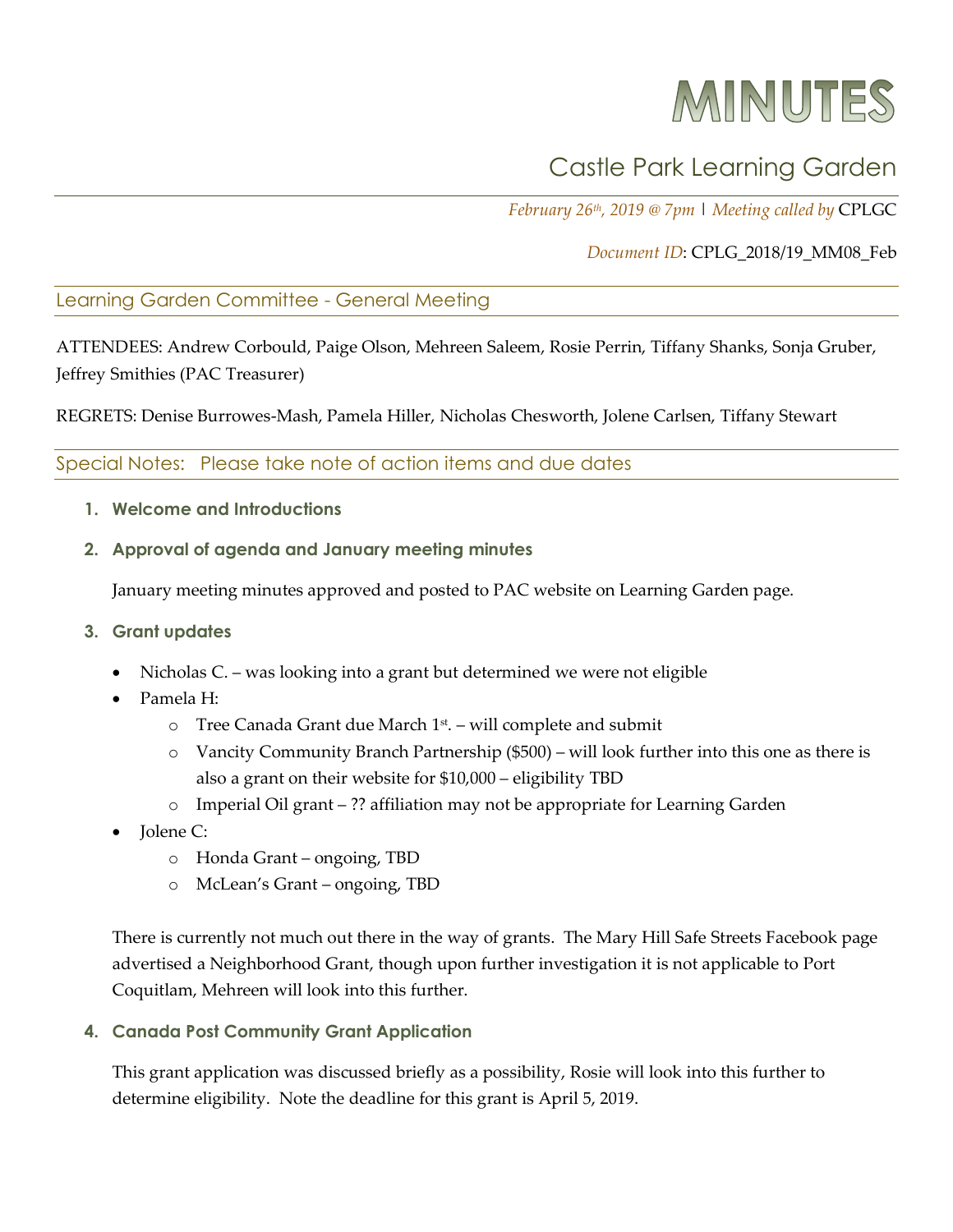#### **5. Possible Fundraisers (Plants and Seeds / Plant Sale / Gift Cards)**

Tiffany presented several plant/seed fundraisers for consideration.

- A) Growing Smiles based out of the Fraser Valley does a spring plant fundraiser in mid-April to June with 30% return. The selection is manageable and this could be done as a Mother's Day/early May fundraiser. Tiffany Shanks will look into minimum product quantities for each item.
- B) Vesey's Bulbs provides a seed/bulb fundraiser with 50% return; however, the ordering process may be complicated and it is seeds/bulbs. Additionally, it may be difficult to narrow down their large selection – for all these reasons this was eliminated as an option.
- C) Florissa Bulb fundraiser (50% return) completely web-based
- D) The Plant Place based in Port Coquitlam this may be an option; however, there are many unknowns so this option was eliminated.

Following much discussion, the best option is Growing Smiles for a Mother's Day (May 12) / early May fundraiser with information to parents to be distributed in April. Tiffany Shanks will organize this with Growing Smiles. The following dates have been tentatively set:

- April  $8 19$ <sup>th</sup> parents place orders online
- May  $8<sup>th</sup> GS$  delivers product to school and parents pick up

### **6. Other possible fundraisers / landscaper updates**

Other potential fundraisers were brought up by Paige that more directly involved the students. Ultimately the Committee agreed upon looking further into the following:

- 'Tea Cup' fundraiser for the K/1's each student would plant a small plant inside a tea cup and sell after school to raise funds for the Learning Garden
	- o Approx. 60 tea cups and saucers required
	- o Tea cups could either be requested as donations from parent community or sourced from hospital thrift shops etc.
	- o Would require a small amount of soil and succulent / plant that students could plant and sell after school to parents etc.
- Created by Kids for older grades TBD depending on teacher approval
	- $\circ$  Students create a painting  $\sim$  1.5 hrs. class time involved) which would then be made into a greeting card(s) that students could sell.

Sharon Thompson (SD43 Contractor Procurement) indicated the landscaping companies need to complete a site visit prior to providing quotes and cannot do this until the snow melts. As such there are currently no further updates from SD43 regarding landscaping contractor options.

Jeff Smithies, PAC Treasurer, reiterated that BC Gaming requires that any raffles/gambling within the school requires a gaming permit and documentation to be completed following the event. See the PAC Treasurer for guidance well in advance to each planned gaming event/raffle.